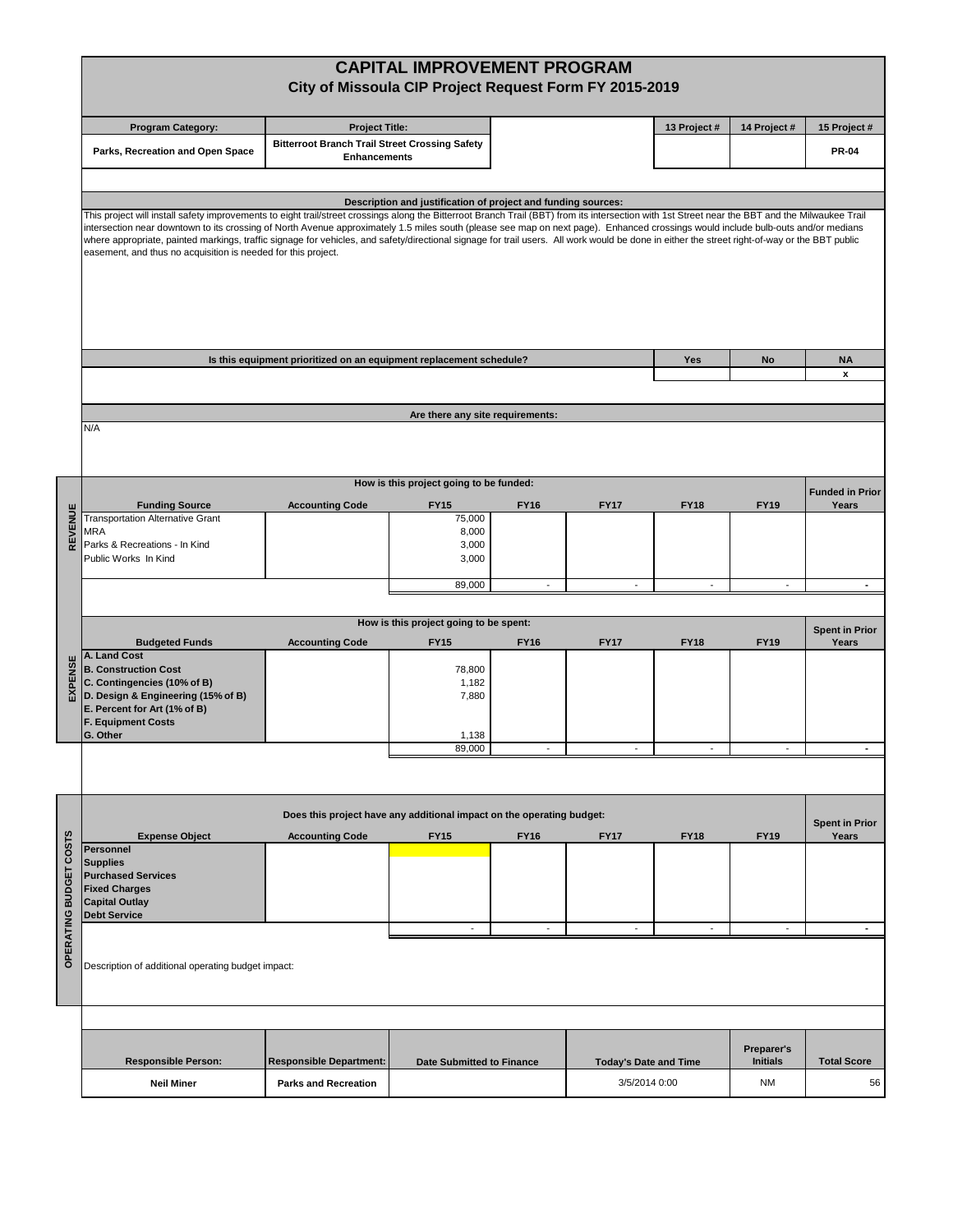| <b>CAPITAL IMPROVEMENT PROGRAM</b>                                                                                                                                                                                                                                                     |                             |                              |                                                                                                                                                                                                                                                                                                                        |                                                                                                                                                                                                                                                                                                                                                                                                                                                                                                                                                                                  |                |                              |  |  |  |  |  |  |
|----------------------------------------------------------------------------------------------------------------------------------------------------------------------------------------------------------------------------------------------------------------------------------------|-----------------------------|------------------------------|------------------------------------------------------------------------------------------------------------------------------------------------------------------------------------------------------------------------------------------------------------------------------------------------------------------------|----------------------------------------------------------------------------------------------------------------------------------------------------------------------------------------------------------------------------------------------------------------------------------------------------------------------------------------------------------------------------------------------------------------------------------------------------------------------------------------------------------------------------------------------------------------------------------|----------------|------------------------------|--|--|--|--|--|--|
| <b>Project Rating</b><br>(See C.I.P. Instructions For Explanation of Criteria)                                                                                                                                                                                                         |                             |                              |                                                                                                                                                                                                                                                                                                                        |                                                                                                                                                                                                                                                                                                                                                                                                                                                                                                                                                                                  |                |                              |  |  |  |  |  |  |
| <b>Program Category:</b>                                                                                                                                                                                                                                                               | <b>Project Title:</b>       |                              |                                                                                                                                                                                                                                                                                                                        |                                                                                                                                                                                                                                                                                                                                                                                                                                                                                                                                                                                  |                | 10 Project #                 |  |  |  |  |  |  |
| <b>Bitterroot Branch Trail Street Crossing</b><br>Parks, Recreation<br><b>Safety Enhancements</b><br>and Open Space                                                                                                                                                                    |                             |                              |                                                                                                                                                                                                                                                                                                                        |                                                                                                                                                                                                                                                                                                                                                                                                                                                                                                                                                                                  |                | <b>PR-04</b>                 |  |  |  |  |  |  |
|                                                                                                                                                                                                                                                                                        | <b>Qualitative Analysis</b> | Yes                          | <b>No</b>                                                                                                                                                                                                                                                                                                              | <b>Comments</b>                                                                                                                                                                                                                                                                                                                                                                                                                                                                                                                                                                  |                |                              |  |  |  |  |  |  |
| 1. Is the project necessary to meet federal,<br>state, or local legal requirements? This cri-<br>terion includes projects mandated by Court<br>Order to meet requirements of law or other<br>requirements. Of special concern is that the<br>project be accessible to the handicapped. |                             | Χ                            |                                                                                                                                                                                                                                                                                                                        |                                                                                                                                                                                                                                                                                                                                                                                                                                                                                                                                                                                  |                |                              |  |  |  |  |  |  |
| 2. Is the project necessary to fulfill a con-<br>tractual requirement? This criterion includes<br>Federal or State grants which require local<br>participation. Indicate the Grant name and<br>number in the comment column.                                                           |                             | Х                            |                                                                                                                                                                                                                                                                                                                        | MDT Transportation Alternatives (TA) Project Grant (\$75,000)                                                                                                                                                                                                                                                                                                                                                                                                                                                                                                                    |                |                              |  |  |  |  |  |  |
| 3. Is this project urgently required? Will de-<br>lay result in curtailment of an essential ser-<br>vice? This statement should be checked<br>"Yes" only if an emergency is clearly indi-<br>cated; otherwise, answer "No". If "Yes",<br>be sure to give full justification.           |                             |                              | Χ                                                                                                                                                                                                                                                                                                                      |                                                                                                                                                                                                                                                                                                                                                                                                                                                                                                                                                                                  |                |                              |  |  |  |  |  |  |
| 4. Does the project provide for and/or im-<br>prove public health and/or public safety?<br>This criterion should be answered "No" un-<br>less public health and/or safety can be<br>shown to be an urgent or critical factor.                                                          |                             |                              | Χ                                                                                                                                                                                                                                                                                                                      |                                                                                                                                                                                                                                                                                                                                                                                                                                                                                                                                                                                  |                |                              |  |  |  |  |  |  |
| <b>Quantitative Analysis</b>                                                                                                                                                                                                                                                           |                             | Raw<br><b>Score</b><br>Range |                                                                                                                                                                                                                                                                                                                        | <b>Comments</b>                                                                                                                                                                                                                                                                                                                                                                                                                                                                                                                                                                  | Weight         | <b>Total</b><br><b>Score</b> |  |  |  |  |  |  |
| 5. Does the project result in maximum<br>benefit to the community from the<br>investment dollar?                                                                                                                                                                                       |                             | $(0-3)$<br>3                 | With the city contribution of \$11,000, MDT will supply \$75,000.<br>City Matches:<br>MRA - \$8,000<br>5<br>Parks and Recreation -- \$3,000<br>Public Works -- \$3,000                                                                                                                                                 |                                                                                                                                                                                                                                                                                                                                                                                                                                                                                                                                                                                  |                | 15                           |  |  |  |  |  |  |
| 6. Does the project require speedy<br>implementation in order to assure its<br>maximum effectiveness?                                                                                                                                                                                  |                             | $(0-3)$<br>3                 | Yes. The speedy implementation allows us to get the most product for our money, as construction<br>and design fees continue to rise.<br>4                                                                                                                                                                              |                                                                                                                                                                                                                                                                                                                                                                                                                                                                                                                                                                                  |                | 12                           |  |  |  |  |  |  |
| 7. Does the project conserve energy,<br>cultural or natural resources, or reduce<br>pollution?                                                                                                                                                                                         |                             | $(0-3)$<br>3                 |                                                                                                                                                                                                                                                                                                                        | Yes. By making our main North/South bike/ped route safer, it will encourage more people to use the<br>system as a whole. Biking and pedestrian trips replace car trips, thus reducing traffic congestion<br>and pollution. Trail projects conserve energy by requiring less energy consumption in their<br>$\mathbf{3}$<br>construction and by reducing the number of vehicles on the roads. Well connected bike/ped<br>infrastructure encourages compact, mixed-use development which reduces sprawl that is<br>destructive to the natural resources surrounding our community. |                |                              |  |  |  |  |  |  |
| 8. Does the project improve or expand<br>upon essential City services where such<br>services are recognized and accepted as<br>being necessary and effective?                                                                                                                          |                             | $(0-2)$<br>2                 |                                                                                                                                                                                                                                                                                                                        | Yes. This project will make the primary North/South in the City's Active Transportation System<br>safer. This critical transportation system provides transportation options to the general public that<br>are economical, accessible and promote healthy living. This trail is designated as Primary<br>Commuter Trail to provide increased connectivity to major destinations in town; specifically<br>Southgate Mall and the surrounding neighborhood.                                                                                                                        | $\overline{4}$ | 8                            |  |  |  |  |  |  |
| 9. Does the project specifically relate to the<br>City's strategic planning priorities or other<br>plans?                                                                                                                                                                              | $(0-3)$<br>3                | System.                      | Yes. The project is supported by the Master Parks Plan, the Active Transportation Plan and the<br>Long Range Transportation Plan. It is an integral part of the City's TDM plan to reduce VMT 6%.<br>$\overline{4}$<br>This Trail is designated as a Primary Commuter Trail to expand the City's Active Transportation |                                                                                                                                                                                                                                                                                                                                                                                                                                                                                                                                                                                  |                |                              |  |  |  |  |  |  |
|                                                                                                                                                                                                                                                                                        |                             |                              |                                                                                                                                                                                                                                                                                                                        | <b>Total Score</b>                                                                                                                                                                                                                                                                                                                                                                                                                                                                                                                                                               |                | 56                           |  |  |  |  |  |  |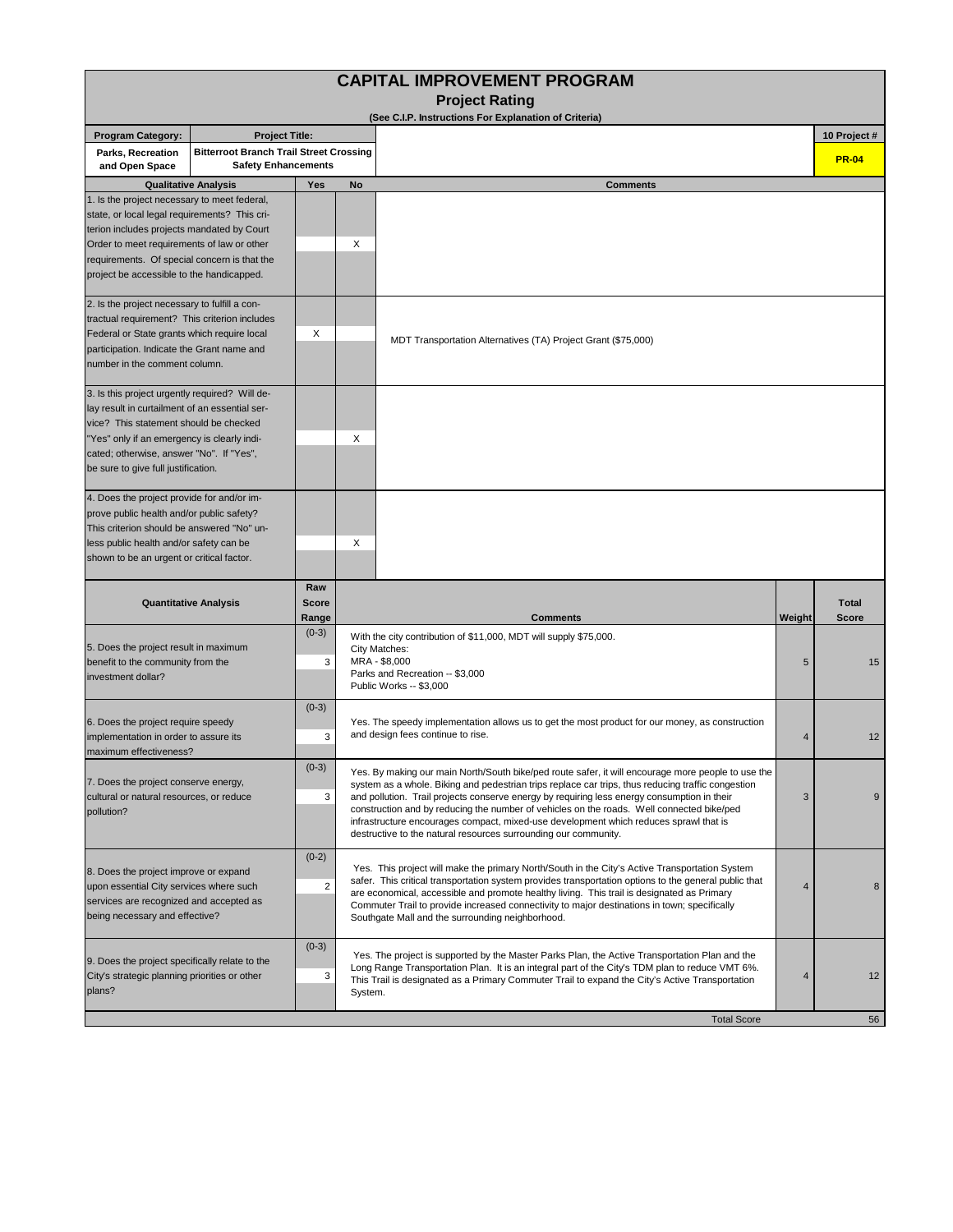

## **BITTERROOT BRANCH TRAIL STREET CROSSING SAFETY ENHANCEMENTS**

**Recreation** 

Property Boundaries

THIS MAP IS ILLUSTRATIV<br>PROPERTY LINES SHOWN<br>DO NOT REPRESENT EXAC<br>ON THE GROU